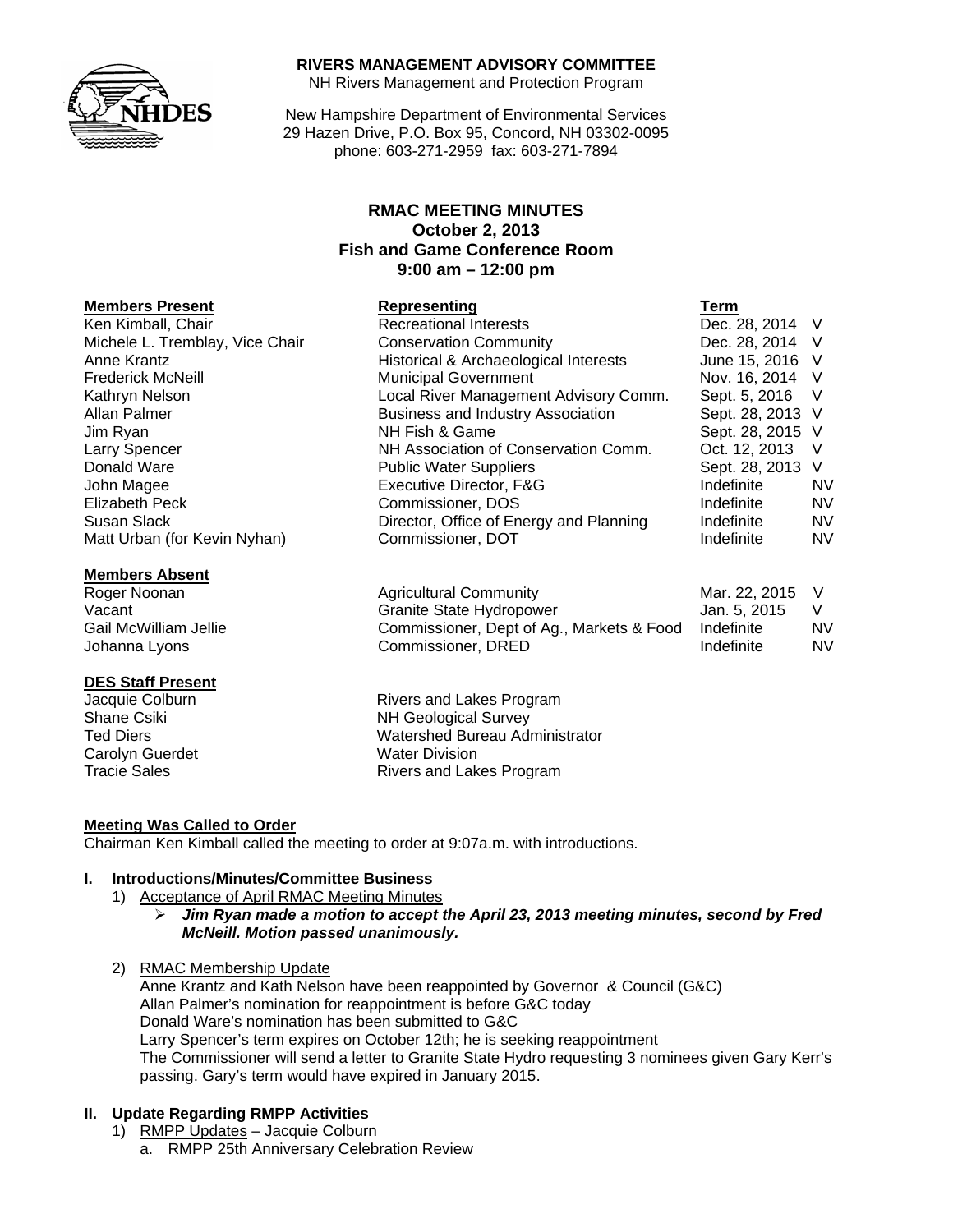Jacquie thanked subcommittee members Larry, Roger and Michele, as well as Ken and Tracie. Their work made for a very successful event. Jacquie read the Commendation received from the Governor and Council. Kath Nelson requested a copy of the Commendation to share with the LACs. About 62 people attended (of the 75 expected) and 30 – 35 participated in the paddle.

### b. Connecticut River Creosote - Tracie Sales

Railroad ties were replaced August  $5<sup>th</sup> - 16<sup>th</sup>$  on the bridge over the Connecticut River in North Stratford. Absorbent booms were placed in the river and along the shore to collect stray creosote and cleaning solutions during the replacement. The bridge abutments and girders were vacuumed prior to tie removal, and cleaned after the new ties were installed. Soil samples under the bridge were collected for testing, and the contaminated surface soil will be removed. The old RR ties, which had been dripping creosote since installation about 7 years ago, were taken to the Rumford Paper Company in Maine, and the used absorbent mats were placed in covered containers prior to disposal.

#### 2) RMAC/LMAC ISF Letter and Report to Commissioner – Jacquie Colburn

The Comprehensive Surface Water Resource Management document developed by the RMAC and LMAC had been sent to the DES Commissioner in February along with the committees' request to adopt the recommendations as policy. Rivers and Lakes Program staff met with DES senior leadership, who asked for the Attorney General's opinion on adopting it. Questions posed were:

- a. Does DES have the legal authority to adopt this document as proposed as policy?
- b. Are there any inconsistencies between the proposed policy and existing statutes?
- c. Would the proposed requirements be legally enforceable under existing statutes if DES were to formally adopt and implement the proposed policy?

DES Commissioner Burack is considering his response and will get back to the committees soon. Chair Kimball commented that he would not be surprised if it is not adopted as policy, and will then look for other ways to implement the Recommendations. If the decision is that it will not be adopted as policy, then the LMAC has requested that the Commissioner attend the joint meeting.

#### 3) Instream Flow Program Update – Ted Diers

HB 588 – extended the deadlines of the instream flow program. It was approved but it was made clear by the legislature they are done extending the program. The program has been in the works 10+ years. On August 30<sup>th</sup> the Protected Instream Flows and the Water Management Plans were completed and adopted for the Lamprey and Souhegan Rivers, including the Conservation Plans for affected water users and Dam Management Plans for affected dam owners. The Protected Instream Flows for the Lamprey were adopted at the same time as the Management Plan, while the Souhegan Protected Instream Flows were re-adopted due to a change in the fall flows that had been previously established.

The Water Management Plan for the Lamprey is ready to be implemented. DES staff is working on revising the procedures for the Souhegan, however, which will allow for flow augmentation from 4 dams rather than 2 and require a drawdown of no more than 2 feet in any one reservoir. DES is working with the dam owners and the affected communities.

Land owners on Pawtuckaway Lake have been concerned about the drawdowns required by the Lamprey Plan, particularly about the need to maintain more water in the lake during the winter to allow for a relief pulse. However, changing the drawdown has become less about flow and more about the health of the lake. The deep drawdowns were increasing phosphorous accumulation in the deep part of the lake. Lake residents have now agreed to the plan. The reduction of the winter drawdown will start this year and for the next four years will be decreased by 6 inches per year to determine the affect on docks. The phosphorous is being monitored. A Partnership Agreement has been initiated between DES and the Pawtuckaway Lake Improvement Association.

DES will be hosting meetings in each watershed to begin program evaluation. The department is required to give the legislature an evaluation of the ISF program in 2 years, and DES will be asking for the RMAC's input. The legislature will be deciding on the future of the program. What questions should DES try to answer during the next 2 years? Examples: lessons learned; water quality; long term monitoring; public process; are flows protected? DES will prepare a draft set of questions for the next RMAC meeting.

Vice Chair Tremblay asked if the instream flows applied to the entire Lamprey watershed or to the originally designated portion of the river. Ted Diers replied that it only applied to the originally designated section of the mainstem, however, all dams and water users in the watershed are included in the plan.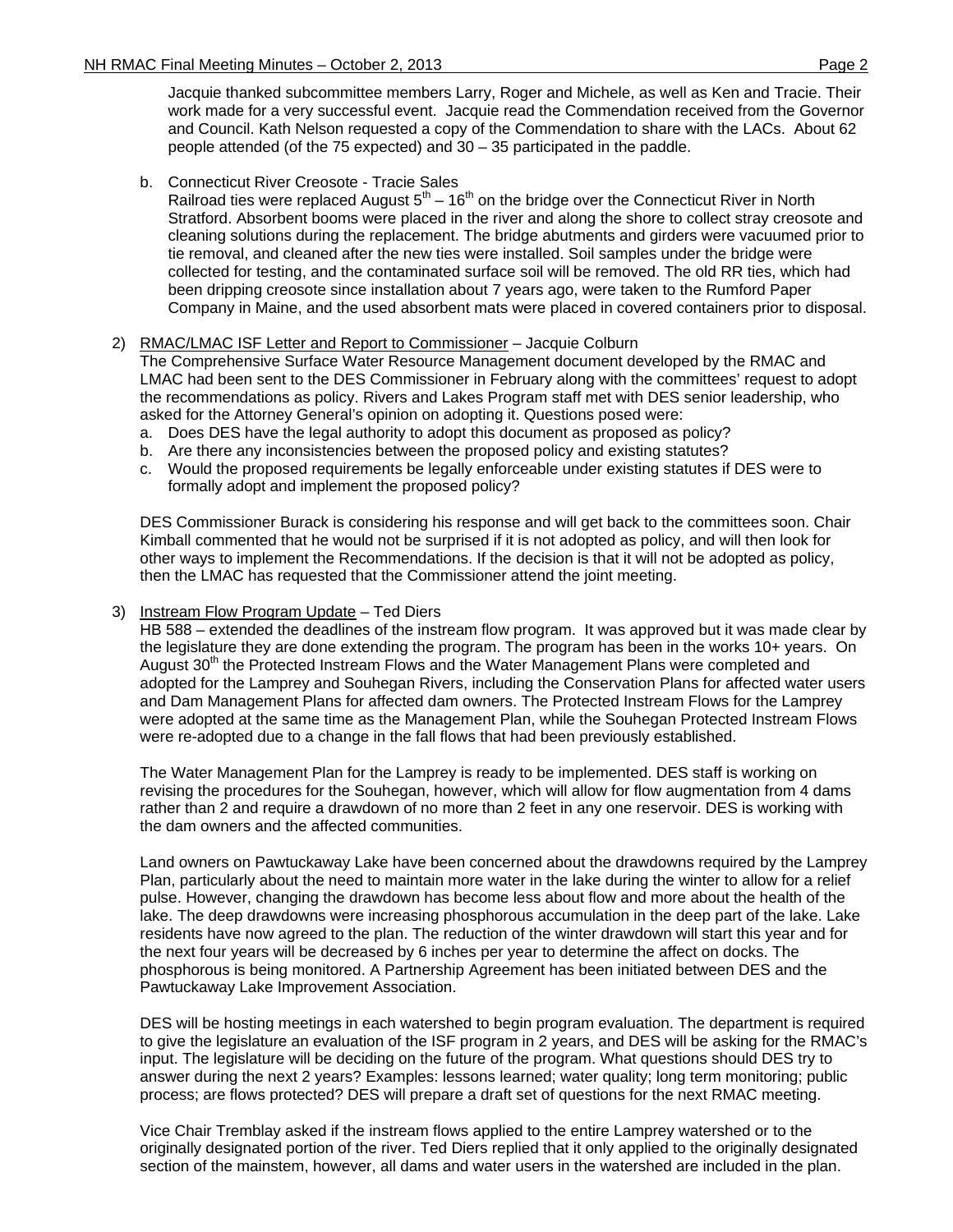Kath Nelson asked who would be doing the reporting and what funding was available. Diers noted that Wayne Ives would be the lead on the evaluation, but that Jacquie, Tracie, Ted and the water quality monitoring staff will also be pulled in to help as necessary. He said that DES may ask USGS and UNH to do some studies, but that there is no money for consultants.

Fred McNeill asked about state authority over private dam/land owner actions. Diers responded that he is not yet sure, especially in cases where the land under water and behind a dam is privately owned. However, there are precedents in the FERC 401 process.

Matt Urban asked if the downstream impacts will be studied. Diers replied that they would be as resources are available. He asked who had data that could help, i.e. fish population data from F&G.

Chairman Kimball noted that there would be limited future fiscal resources. Diers agreed, but noted that the instream flows for the pilot rivers are a numeric translation of the existing narrative water quality standard.

Allan Palmer asked if the pilot is successful. Ted commented that time will tell. What DES is doing is cutting edge science in the US; operationalizing a theoretical construct. It will need to be evaluated. Palmer followed up asking how this program would be rolled into other rivers. Diers responded that the science end of the process could probably be automated, but that they have learned the importance of the people part/outreach, and that part must still be done for each river with limited staff resources. Palmer then suggested putting together summary reports of the process evaluations, i.e. How do people that were involved feel about the ISF process? Diers thought this was a good idea and could probably be done through Survey Monkey.

Don Ware noted that the success of the program will be determined by the Water Users and Dam Owners implementing the plan. Diers responded that DES will meet with each affected water user and go through the plan again and talk about how to implement it. However, enforcement is one of the topics still to be determined. Also, the notification process needs to be improved.

Larry Spencer asked if there is enough water in New Hampshire. Diers responded that this program is designed to make sure that available water is fairly apportioned, using the example of a future water bottling plant in the Lamprey watershed.

Chairman Kimball also noted we will be looking at RSA 483 and may or may not make recommendations regarding instream flow. Diers noted the WMPAAC meetings are valuable for public input.

4) Proposed SLR 13-008 Concord (84 Iron Works Rd) Update – Jacquie Colburn

DHHS proposed to dispose of land on Iron Works Rd in Concord that included frontage along the Turkey River. In response to the RMAC's request that the riparian corridor remain state property and the committee's suggestion that the corridor be added to the abutting state forest, DHHS and DRED have agreed to a land swap where DRED will give 0.9 acres of existing Russell Shea State Forest land to DHHS for sale with the remaining portion of the #84 property in exchange for 0.9 acres bordering the river.

Vice Chair Tremblay noted that this results in a net loss in state-owned land in Concord, which is disappointing and potentially not a positive solution, but that the corridor did need to be preserved. Nelson commented that this solution leads to more potential development near the river (part of the property to be disposed is within the 250' shoreland buffer zone). Susan Slack noted that CORD has limited authority in these situations. Vice Chair Tremblay wondered if the RMAC could reply to CORD that the swap was not an even value, as the riparian corridor is not of value to a potential developer for building.

Chairman Kimball summarized the draft letter that the RMAC will be sending to CORD agreeing to the Surplus Land Disposal, but stating the committee's dissatisfaction with the solution. Kimball noted that RSA 483 requires that a strategy for state-owned land be developed, and that the RMAC does not currently have one. This situation emphasized the need for such a strategy, and this topic should be added to the discussion of proposed RMPP statute changes.

#### 5) Other Updates – Jacquie Colburn

The Warner Conservation Commission has expressed an interest in getting the Warner River (a tributary to the Contoocook) designated. Jacquie spoke to them in early September, and is waiting to hear back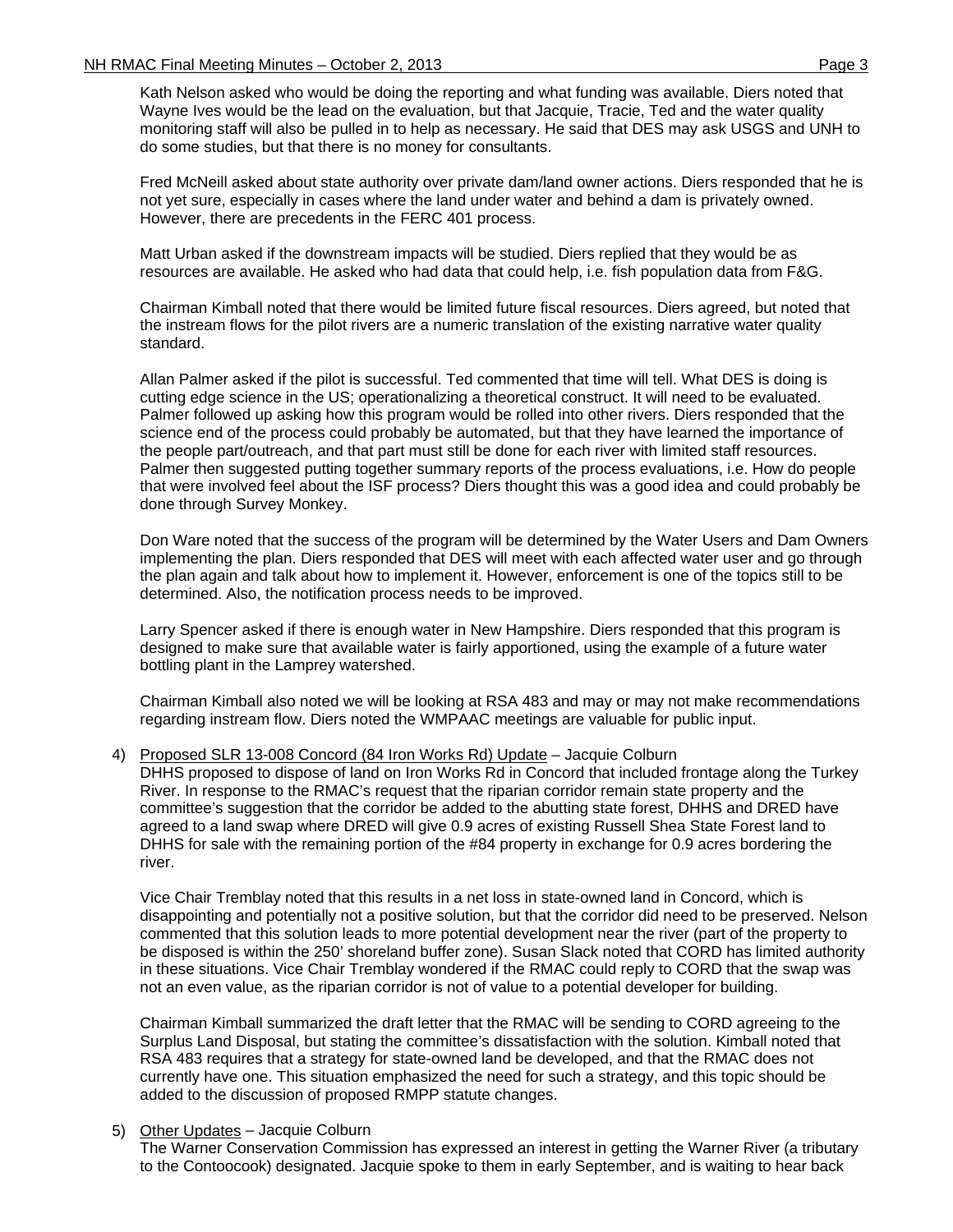from them after they talk to Central NH RPC. Fish & Game is involved and supportive. Colburn told them that funding is a challenge.

There will be an LAC Workshop on Saturday, October 19<sup>th</sup> at DES 8:00am to 2:00pm. Please visit the New Hampshire River's Council website for more information and to register.

### **III. Review of Proposed Rivers Related Legislation for 2014 – Michele L. Tremblay**

One LSR has been submitted by Rep. Spang relative to lakes and rivers watershed management as a place holder. The LSR submission period for the Senate is still open, but the House period is closed. We only have one or two LSRs that might be relevant, though Tracie noted a LSR related to notification of water release from dams.

The RMAC Policy & Legislation Subcommittee consists of Kath, Allen, Fred, and Michele. With Gary's passing, the subcommittee needs another volunteer. The subcommittee usually meets once in person and then via email and phone.

#### **IV. Statute Review: RSA 483 – Ken Kimball**

The purpose to this discussion is to review RSA 483 after 25 years. Where can we make it better? What parts are not working? The Statute Review Subcommittee (Ken, Michele, Fred and Gary until his passing) was to review RSA 483 and propose changes. Chairman Kimball asked RMAC members to email their post-meeting thoughts to the subcommittee members before the December RMAC meeting. The Lakes Management Advisory Committee and Shoreland Advisory Committee also want to meet with the RMAC and will be attending the December meeting. Vice Chair Tremblay noted that the RMAC may have to do chapter law review as well as statute.

Chairman Kimball reviewed the concepts spreadsheet which was the result of the subcommittee's discussions. Page 1 is River & Instream Resources, about protection of the resource itself. Page 2 is the Statute Process, the tools.

- A. River Resources
	- 1. Riparian
		- a. River Management Plans Management plans are often not implemented by towns. The focus tends to be on Shoreland Act requirements, rather than the LAC's management plans. What is the most effective way to have more success of management plans? Should LACs work on these or move to protection at the State level? Vice Chair Tremblay suggested that the LMAC and RMAC take over when the Shoreland Advisory Committee sunsets. Nelson thought that state regulations could be a tool for the LACs to work with at the local level. Tremblay noted that the original intent of the statute is not working, so other actions have been implemented. The result has been patchwork. Nelson added that the management plans may be a barrier for new LACs. Chairman Kimball suggested discussing the Management Plans with the LACs at the LAC Workshop.
		- b. State Lands The State has the obligation to protect the public trust. The long range plans for state lands on rivers have not been written, except on the Exeter. For surplus lands, the state organizations should be responsible for demonstrating that disposal is not detrimental to public access, etc. before the proposal is sent to CORD or the RMAC. Colburn contacted the Office of Energy and Planning and has obtained the GIS shapefiles of existing state lands on public waters as of 2007.
- B. Instream Resources
	- 1. Instream Flow Wq-1900 describes interim flow under *de minimis* (not 7Q10) conditions, but it is generic, even though it does recognize seasonal flow variability. Public water suppliers oppose generic standards as management can be triggered too soon. This is also a politically sensitive topic. Chairman Kimball will follow-up with Don Ware on this subject.
	- 2. Lake Level vs. Flow Waiting on the response from Commissioner Burack on the RMAC/LMAC "Comprehensive Surface Water Resource Management" document.
	- 3. Water Quality Palmer is the RMAC representative to the DES Water Quality Standards Advisory Committee (WQSAC), which is an ad hoc advisory committee. Should the RMAC be doing more regarding water quality? WQSAC is looking at water quality narrative standard needs and antidegradation with a focus on Wq-1700. McNeill thought that the RMAC should be doing more with water quality and WQSAC, as water quality protection is one of the RMAC's most important roles. Chair Kimball asked if the RMAC should make its WQ advisory role specific. Palmer will report back